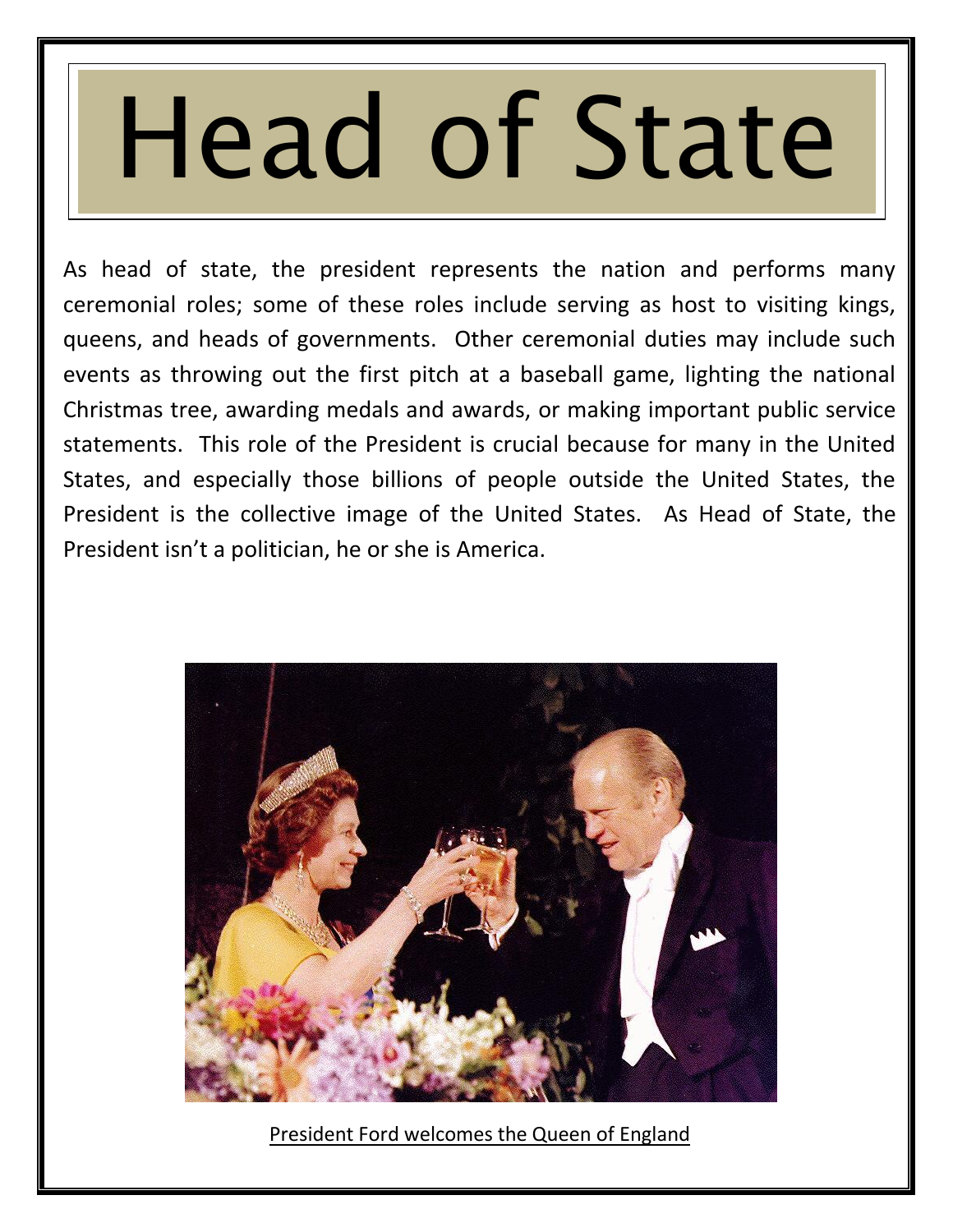## Chief Executive

As the Nation's Chief Executive, the President sees that the laws of Congress are carried out. This is a responsibility defined in the nation's Constitution. The laws range over a wide array of areas of public concern – from Social Security, taxes, housing, environmental concerns, energy, and civil rights to health care, education and consumer safety. To oversee the laws, the President indirectly is in charge of more than 2,000,000 employees of the federal government that have jobs in the many departments in the executive branch. The President may also issue executive orders – which are orders that have the force of law. In seeing that the orders and laws are carried out, the President has the power to appoint and remove federal officials. Additionally, as Chief Executive, the President wields the power grant reprieves or pardons from legal punishment for federal crimes. The President may also grant amnesty to a group.



President Kennedy meets with Civil Rights Leaders regarding federal action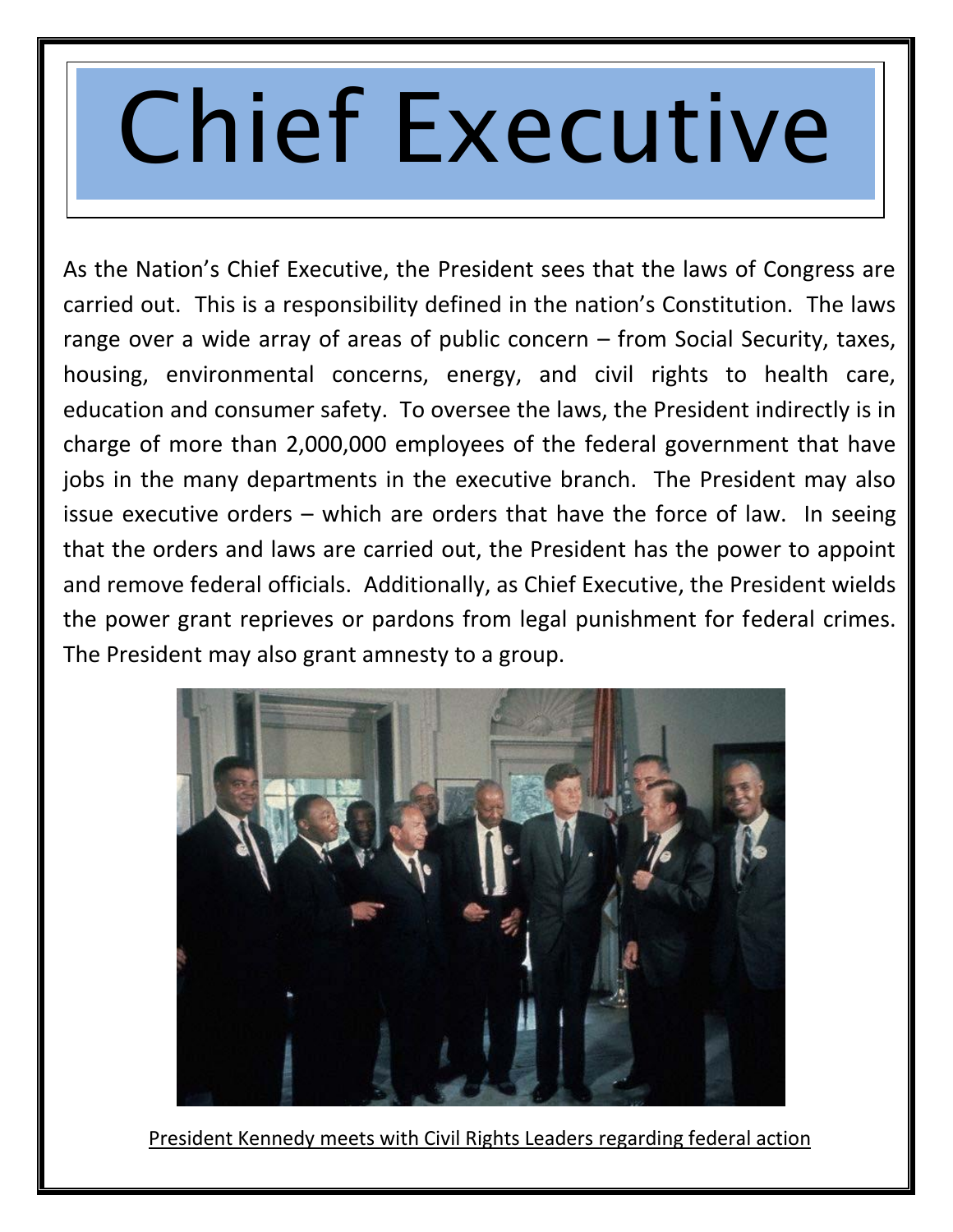# Chief Legislator

While the President and the Executive Branch of the government do not write or pass the laws, the President is still considered the Chief Legislator due to the enormous influence the President has. Congress expects the executive branch to propose legislation it wishes to see enacted. The President often uses the State of the Union address to Congress to announce what he or she wishes to work on during the upcoming year. The President can also influence the legislative process by handing out political favors such as a visit to the home state of a member of Congress, support for a re-election campaign, or proposing a new federal project that could bring millions of dollars and jobs to a member's state or district. However, the most powerful weapon that the President has as Chief Legislator is the powerful veto which can strike down new legislation. A threat of a veto can often alter legislation well before a President would ever have to use the veto.



President George H.W. Bush Signing a Bill into Law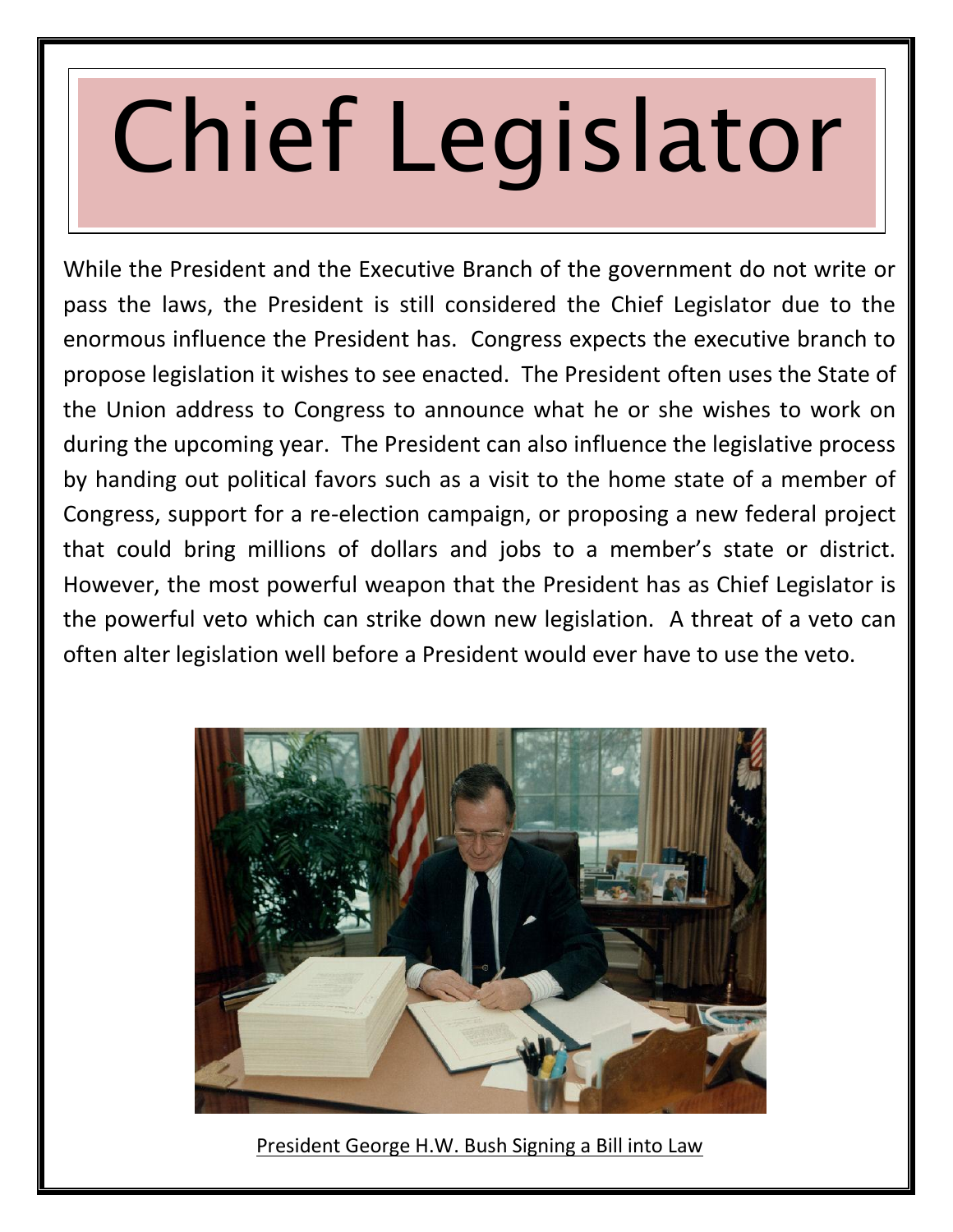### Economic Planner

The role of Economic Planner is one that was new to the Presidency in the  $20<sup>th</sup>$ Century. With the Presidency of Franklin Roosevelt, the role of Economic Planner was established through Roosevelt's New Deal. The President has steadily gained power since the 1940s to deal with economic issues and problems. Today's Presidents prepare the federal budget for each fiscal year – deciding what the government will spend on its many programs and services. Depending on the level of income, the job can be extremely complicated due to having to decide how to divide, expand, or cut money from the programs.



President Clinton discusses his plan for cutting the Federal Deficit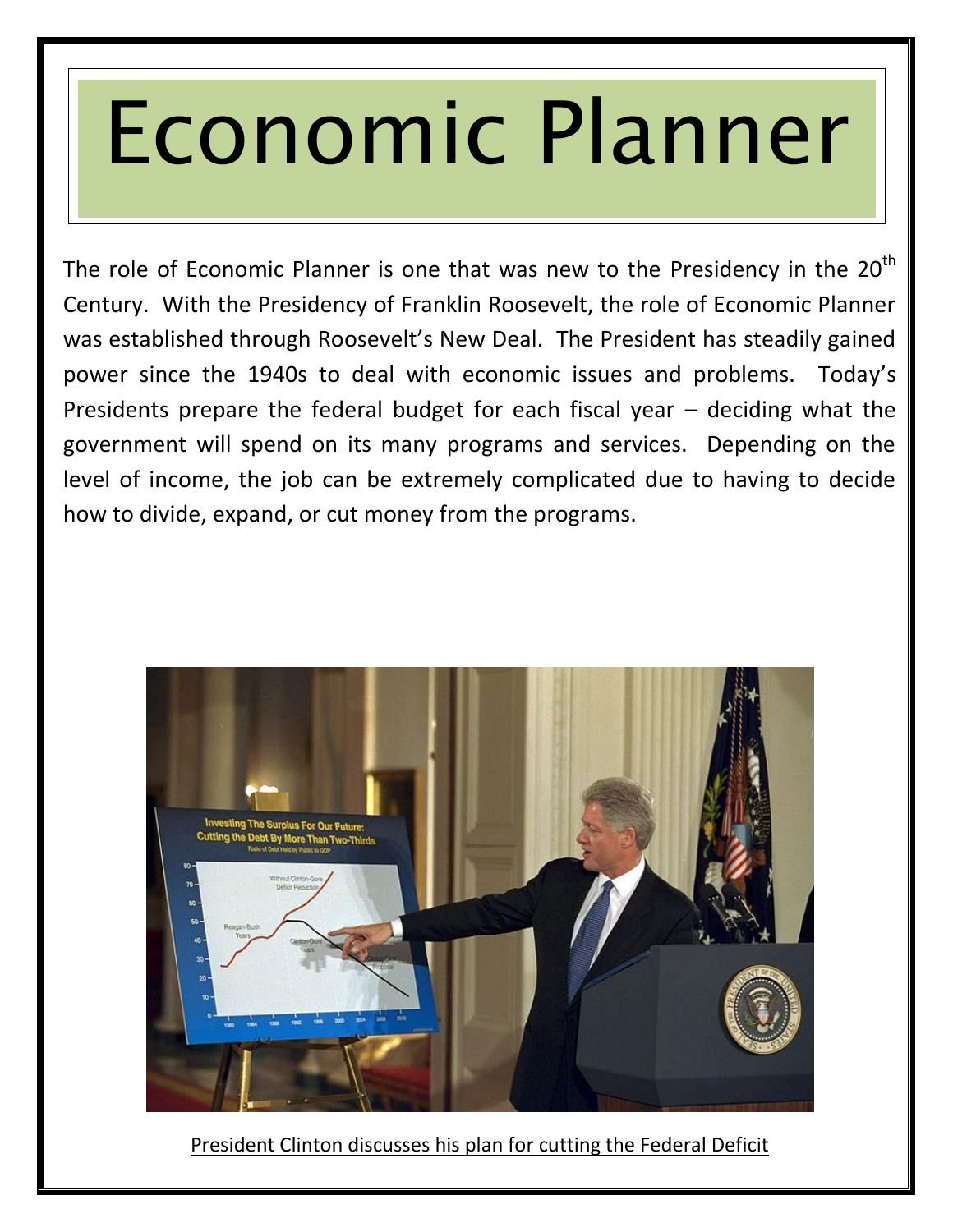# Party Leader

The President's political party expects the chief executive to be a party leader. The President is the most visible member of the political party, so many will judge the party on the President's actions, behaviors, successes, and failures. The President will give speeches to help party members, may attend fund-raising activities for the party or candidates, and will also select the national chairperson for the party. One of the aspects of Party Leader is that the President will appoint members of their party to powerful government jobs that are available. This ensures that supporters will remain committed to a President's programs. Key jobs that the President fills include the Cabinet positions such as the Secretary of State and the Secretary of Labor.



President Bush and his Cabinet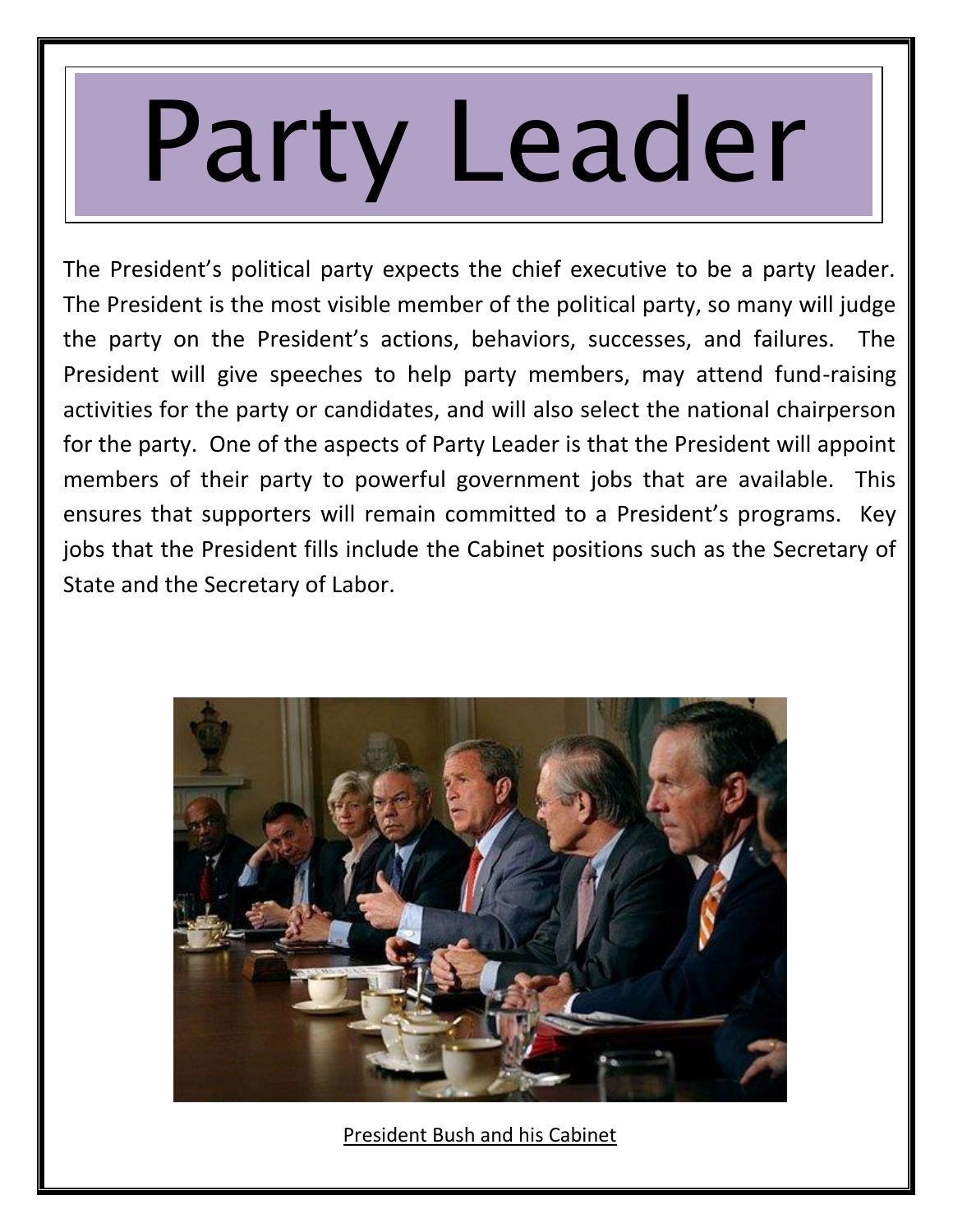# Chief Diplomat

The President directs the foreign policy of the United States, making key decisions about the relations the United States has with other countries in the world. In this role, the President is the Chief Diplomat. Congress also has powers relating to foreign policy, so it is a constant tug of war with the President over who will exercise control of the country's foreign policy. The President has the advantage because they have access to more information such as classified information from the CIA, the State Department, the Defense Department, and the National Security Council. In addition, the ability to take quick and decisive action gives the President the advantage. There is only one President, but 435 representatives and 100 senators, so the process is much easier with the President on deciding what to do. In addition, the President has the ability to make treaties, make executive agreements, and can recognize the legitimacy of foreign governments.



President Carter brokering the Israel-Egypt Peace Accords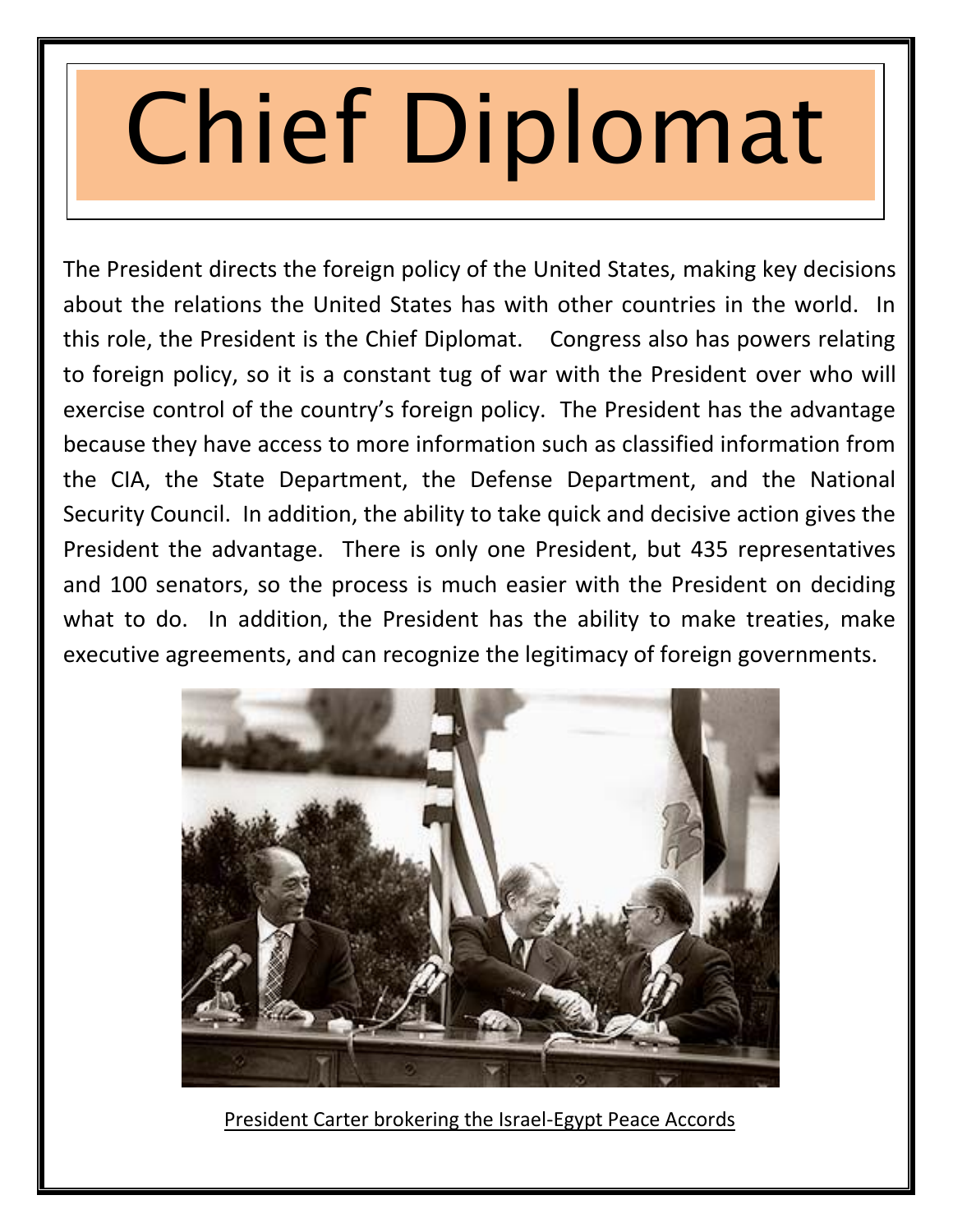#### Commander in Chief

The Constitution makes the President the Commander in Chief of all the armed forces of the United States. Generals, admirals, and other military leaders are responsible for the day-to-day duties of the armed forces, but the President is responsible for key military decisions. Only Congress can declare war, but the President may send in the armed forces into different conflicts without the approval of Congress for certain situations. The President has the authority to use nuclear weapons, which may be the most daunting responsibility of the Presidency. The President may also use the armed forces for domestic purposes such as stopping rioting in cities, for aid during natural disasters, or very rarely to put down unrest when states cannot or will not do it themselves.



President Johnson meeting Troops in Vietnam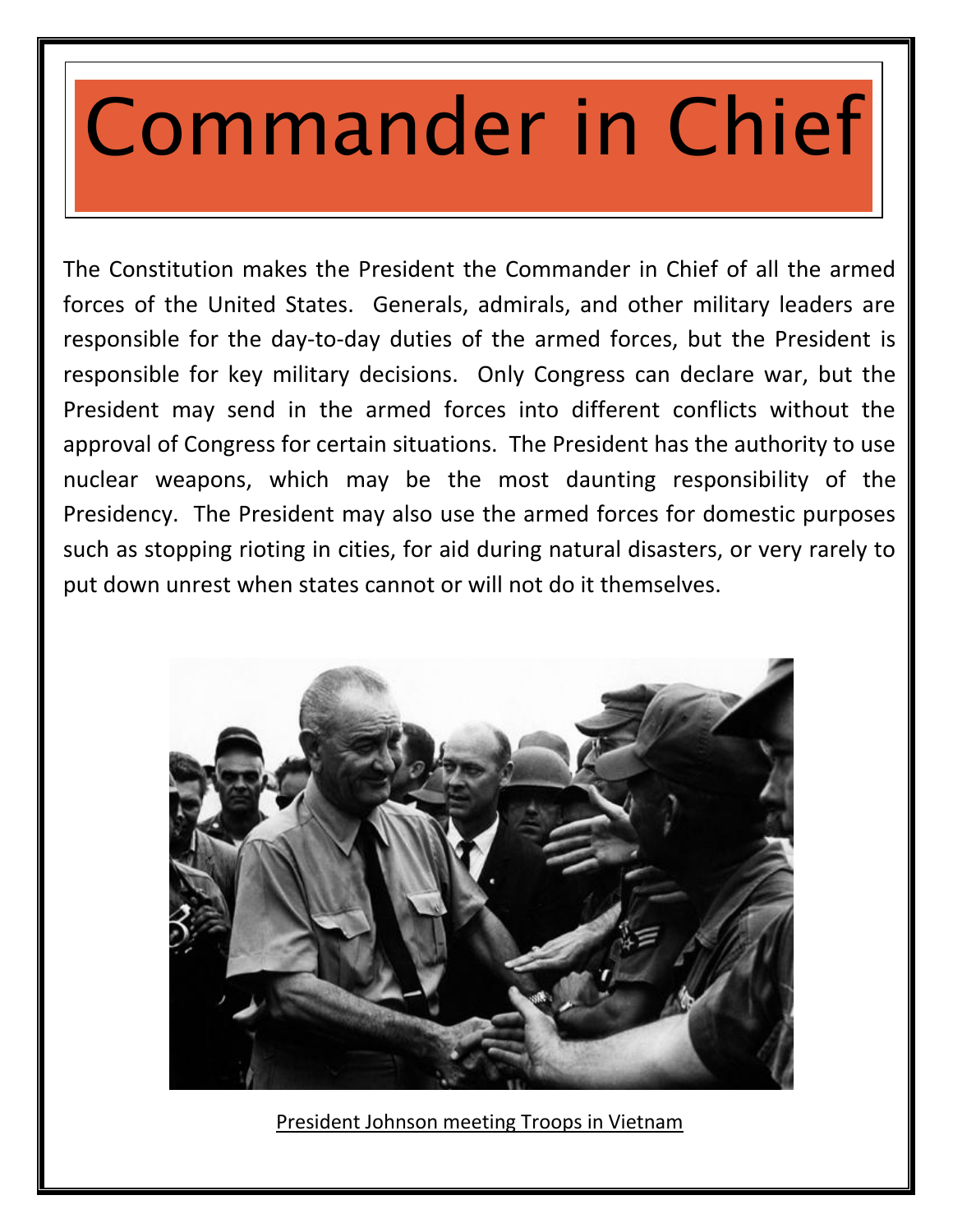## Crisis Manager

The role of Crisis Manager is an ever increasing role in the age of information. Presidents routinely respond to sudden and unpredictable events with rapid action, potentially based on limited information regarding the specifics. Such events are uniquely suited for the President, who as a single individual, can make a decision much faster than bodies of individuals such as Congress. The role often requires swift and decisive decisions which may include use of force (military conflict), immediate physical appearance (observing aftermath of a natural disaster), implementing a . Crisis' can be domestic or foreign, and the President's ability to rally local or foreign leaders can help or hinder chances of the crisis being handled smoothly and ultimately leading to a successful outcome. The President may also handle a crisis by setting a moral example, giving affected parties confidence and support, or merely recognizing an issue in some cases.



President Obama quells panic by publically meeting with an Ebola survivor